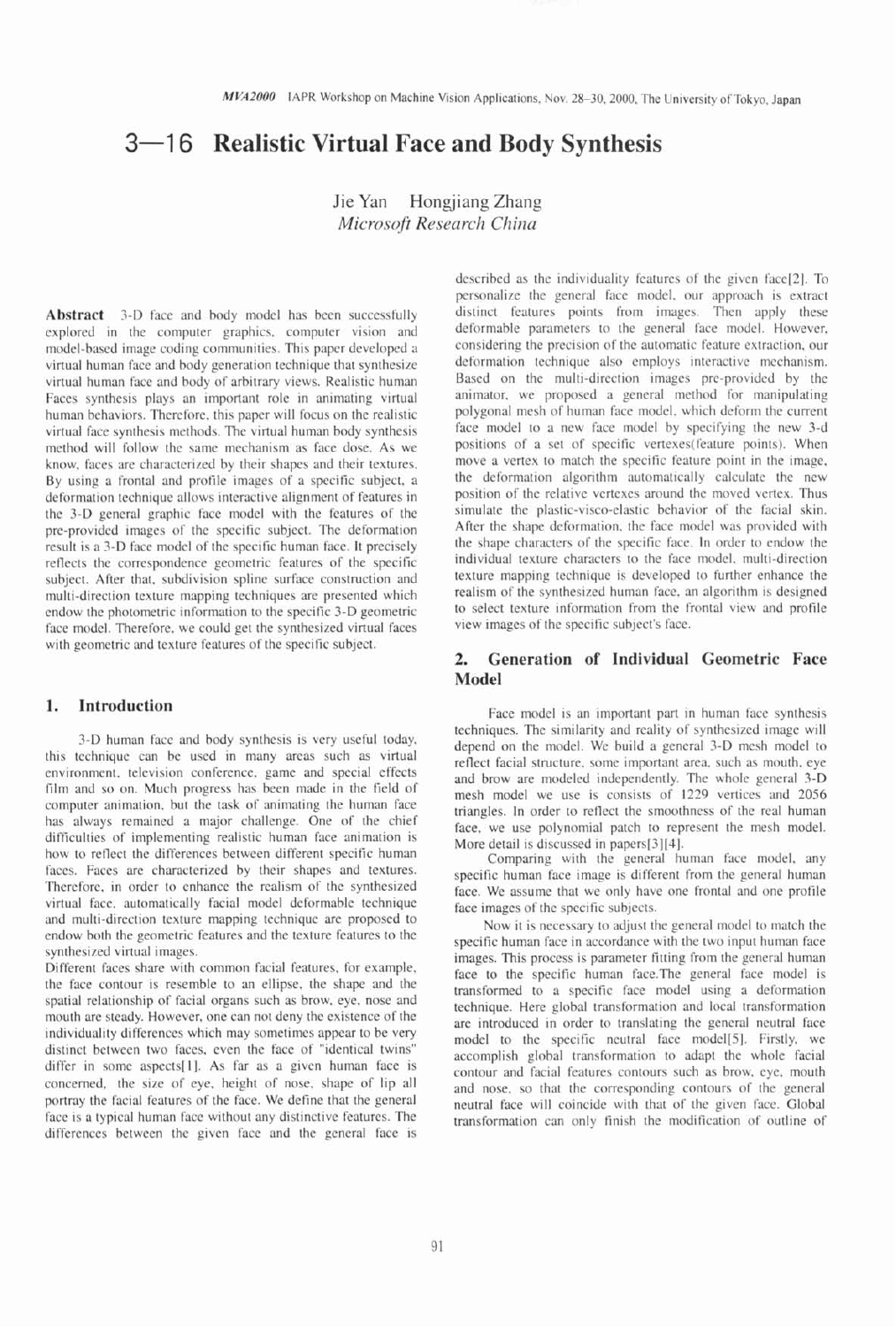whole face and organ contour. To attain the purpose of adjusting the general human model automatically when one or several vertices are moved, a local deformable face model needs to be adopted.

Surface interpolation is a simple method to implement face model deformation[b]. The position of the vertex of the mesh is multiple by a transform matrix which is specified by the original and new positions of the feature points. The main drawback of the surface interpolation method is a single feature point's movement will affect the whole model's deformation thus make it impossible to achieve local adjustment. In order to edit the human face model more flexible and controllable, we develop a new deformation algorithm to drag the vertex to the position where it should be. As a result of modify the face model, we describe the main idea of this algorithm using a single moved vertex, it can be easily extended to the condition of numerous moved vertexes.

Assume the current single vertex  $v$  has a space position  $v = [x, y, z]$ , it is moved to a new position  $v' = [x', y', z']$ . when this movement occur, the total vertexes of the face mesh are separated into two sets called inner vertexes set and outer vertexes set. The inner vertexes set is defined as a set consist of all the vertexes influenced by this movement. Accordingly, the outer vertexes set contains those vertexes not influenced by this movement. The inner set can be specified by the facial muscle's distribution and alignment. However, it is a complex task for involving anatomic knowledge which destine to become a barrier to real time interactive process. To solve this problem. a replaceable simple method is presented which considers the vertexes within a certain span to the moved vertex  $v$  are belong to the inner vertexes set, the span n can be adjusted arbitrarily during the edit process. **Fig.1** shows the inner vertexes of  $\nu$ , the span is 2.

Human facial skin is an elastic surface. to simulate the facial deformation. springs between neighboring vertexes is a reasonable hypothesis. If  $p_0$  is a vertex in inner vertexes set, there exist m vertexes  $p_1$ ,  $p_2$ , ......  $p_m$  around  $p_0$ , see Fig.1. Assume the original meshes is a balance object, the movement of  $\nu$  disturbed the balance, the vertexes in the inner vertexes set are driven to the new place to obtain another balance. Accordingly, we can write down an equation about  $p_0$  to describe the new balance.

$$
\sum_{i=1}^{m} \frac{p_i - p_0}{\|p_i - p_0\|} (\|p_i - p_0\| - \|p_i - p_0\|)k = 0
$$

Note that if  $p_i = v$  then  $p_i' = v'$  is known, otherwise it is an unknown variable. all of the vertexes in the inner vertexes set has such an equation. Solving this non-linear equations group we can obtain the new three-space positions of the inner vertexes. Unfortunately the equation is not robust when the grade is too high.

**A** relative simple method to perform the deformation is assume the face skin has elasticity property, we may approximately think that the sum of distance between  $p_0$  and its ambient vertexes tend to be minimize.

$$
\partial \sum_{i=1}^{m} (||p_i - p_0||)^2 / \partial p_0 = 0
$$

It is clear that the equation group is a linear equation and can be easily solved now. We adopt both the two deformation algorithms to the edit process. it can be randomly selected by the animator.



**Fig.1 The inner vertexes of the moved vertex** *v* 

Using this deformation scheme, we may even generate dramatic effects of the specific subject. See **Fig.2.** 



**Fig.2 Some dramatic effects of the specific subject** 

We adopt an auto-fitting method. The feature points set can be extract from the specific subject's frontal view and profile view images, Then we can accomplish modification from the general human face to the specific human face in virtue of comparison and mapping between two groups of feature points set.

After the global transformation, we classify the local deformation into two levels, one is the coarse level deformation and the other is the fine level deformation, both the two deformations follow the same deformation mechanism above. In the coarse level deformation, a set of vertices are allowed to be moved consequently. the set are defined by the animator without restriction. Generally, it may consist of an organ or a part of an organ, then the movement is propagated in the relative area. The coarse level is often used in the organ location and contour coincidence.

In the fine level deformation, a single vertex of the mesh is moved to a new position, it allows the animator adjust the facial meshes vertex by vertex, the 3-D coordinate of ambient vertices of the moved vertex are calculated by the deformation algorithm. Using the above deformation method, at first, the 3-d face meshes are scaled according to the image's size, then adjust the facial contour as well as the center positions of the organs using coarse level deformation. The fine level deformation is used to perform local adjustment. The two level's deformation is used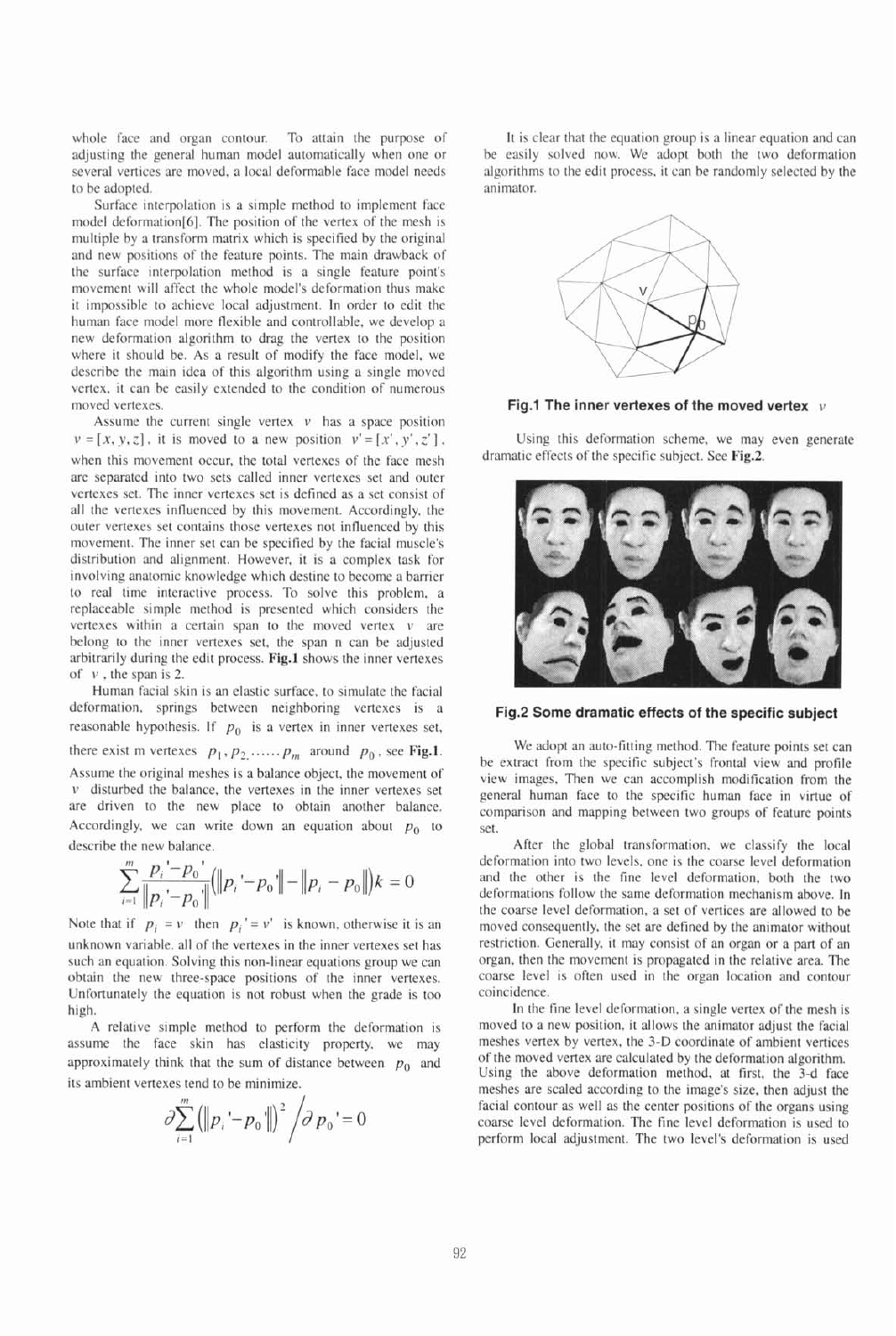until the model exactly matches the face images of the specific subject. **Fig. 3** shows the matching processes of the model and the frontal and profile image of a specific human. After the the frontal and profile image of a specific human. above global transformation and local transformation. a 3-d meshes of human face with individuality features of the given face is generated. Now that the individual human face model is obtained. we may further adopt multi-direction texture mapping technique (describe in the next section) to obtain realistic synthesized results.



**(a) (b) (c) Fig. 3 Modification from the general face model to the given person's face model (a) general face model (b) feature points extracted (c) given Person's Face** 

#### **3. Multi-Direction Texture Mapping**

Now that the individual human face model is obtained, we may further adopt spline surface construction technique and multi-direction texture mapping technique to obtain realistic synthesized virtual face.

At first. We consider construction of a smooth interpolation space surface of human faces. A radial basis function interpolation surface over space mesh is generated by the subdivision method. The technique provides advantages of generating generally nice shapes. The generating of subdivision spline surface can be considered as a polishing procedure similar to mesh refinement. After the mesh refinement, the subdivided facial meshes are represented with Bézier patches.

To enhance the realism. texture mapping of reflective data acquired from images of faces. provides a valuable technique for further enhancing the realism of the synthetic human face.

At present, the limitation of the traditional mapping technique is that the texture will distort greatly in some parts if only adopt texture information from a single image. For example. this texture mapping technique will cause greatly distortion of ear when using the frontal view image's information of the specific subject. To conquer this drawback. we employ a new multi-direction texture mapping technique, here at least two specific subject's images(including one frontal view and one profile views) are used in our texture mapping procedure. In order to decide which image should be chosen for texture mapping to current Bézier patch, we classify the Bézier patches

according to the normal of each patch and adopt the texture information from the image of the corresponding view, and then, a multi-direction texture mapping technique is used to endow the texture information to the specific face model.

This procedure is that: For each Bézier surface patch of face surface. corresponding texture image is determined by mapping the boundary curve of the Bezier patch to face image. The face image which be chosen depends on the whole direction of the Bezier patch. When the angle of direction vector and Y-Z plane is less than 30 degree. frontal face image is used to be map on. Otherwise profile images are used. Let

$$
p(u, v) = \sum_{i=0}^{2} \sum_{j=0}^{2} b_{ij} B_{i,2}(u) B_{j,2}(v)
$$

be the bi-quadratic Bézier patch. The tangent plane can be represented as the span of a pair vectors.

bessel relation. When the angle of direction vector and  
\nis less than 30 degree, frontal face image is used to be in  
\notherwise profile images are used. Let  
\n
$$
p(u, v) = \sum_{i=0}^{2} \sum_{j=0}^{2} b_{ij} B_{i,2}(u) B_{j,2}(v)
$$
\nne bi-quadratic Bézier patch. The tangent plane can  
\nsented as the span of a pair vectors.  
\nAlong u:  $r_u = \frac{\partial p(u, v)}{\partial u} = \sum_{i=0}^{2} \sum_{j=0}^{2} b_{ij} B_{j,2}(v) \frac{\partial B_{i,2}(u)}{\partial u}$ .  
\nAlong v:  $r_v = \frac{\partial p(u, v)}{\partial v} = \sum_{i=0}^{2} \sum_{j=0}^{2} b_{ij} B_{i,2}(u) \frac{\partial B_{j,2}(v)}{\partial u}$ .

The direction of Bézier patch can be estimated by average value of each point in the patch. That can be computed by the formula:

$$
N = \int_0^1 \int \frac{r_u \times r_v}{|r_u \times r_v|} du dv.
$$

In the real computing procedure, we use the following formula to obtain the estimate value of each pitch. The complexity of the algorithm is  $O(m^2)$ .

$$
f_{N}(u, v) = \frac{r_{u} \times r_{v}}{|r_{u} \times r_{v}|}
$$

$$
N \approx \sum_{i=1}^{m} \sum_{j=1}^{m} \frac{1}{m^{2}} f_{N} \left( \frac{2i - 1}{2m}, \frac{2j - 1}{2m} \right)
$$

According to the direction of each patch. we select texture information from frontal and profile view images of the individual human face. see **Fig.** 4.





**(a) (b) Fig. 4 Texture mapping result according to each patch's direction (a) patches selected from frontal view image (b) patches selected from profile view images.**